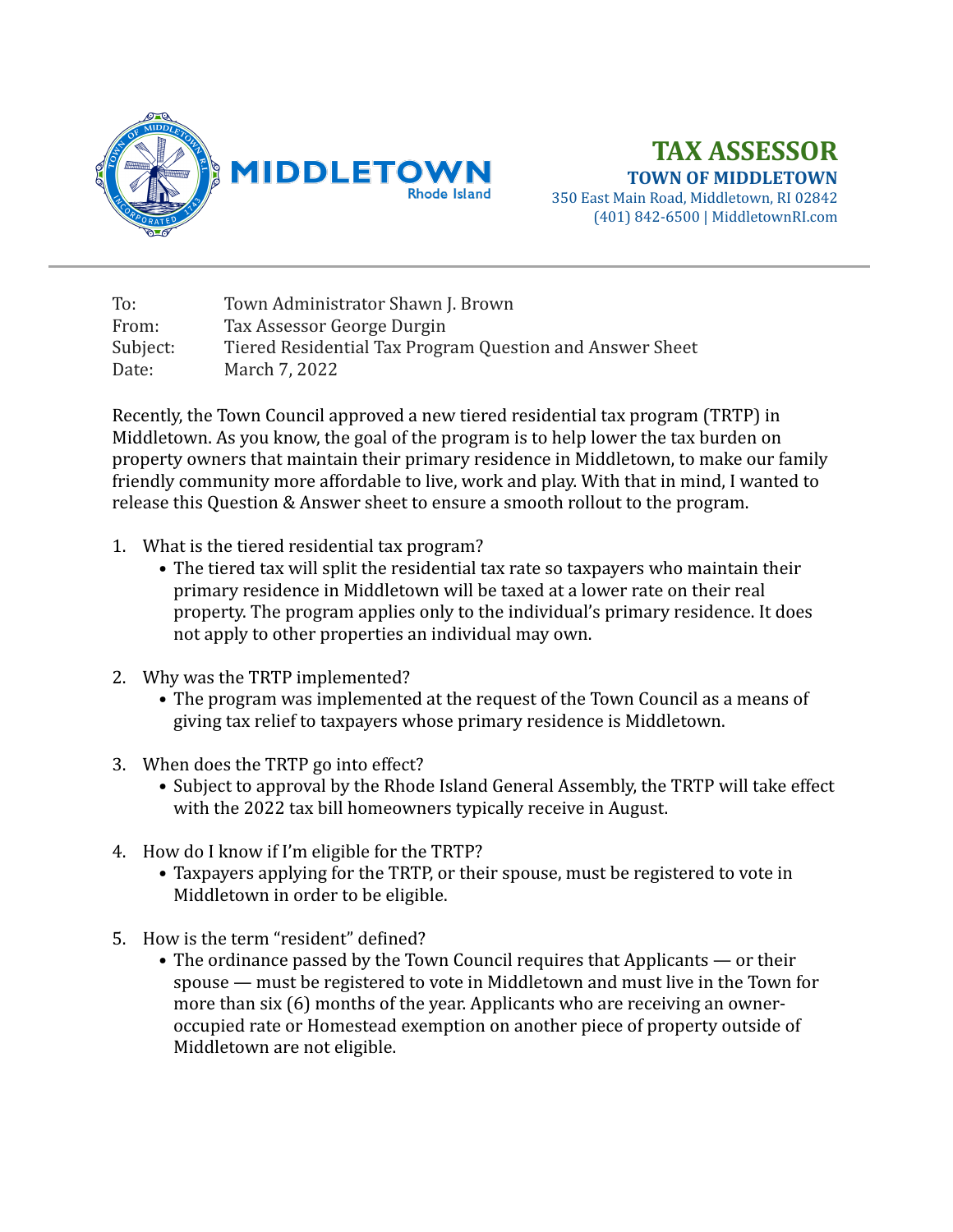- 6. So, I believe I'm eligible to receive the TRTP benefit. What do I need to do to save on my residential tax bill?
	- Applications are available in the Tax Assessor office in Town Hall, 350 East Main Road and at the Tax Assessor's website at https://mdl.town/TRTP online.
- 7. Does the TRTP negate or affect any other tax exemptions I receive from the Town?
	- No. The TRTP is in addition to other tax exemptions for veterans status, seniors, disabilities or similar relief provided by the Town.
- 8. My property is in a trust. Can I qualify for the TRTP program?
	- You must be a named beneficiary in order to qualify.
- 9. How do I find out if my TRTP application was accepted?
	- Your tax bill expected to be mailed in August will reflect any changes as a result of the TRTP. Beforehand, you should receive a postcard in the mail from the Town outlining your TRTP status.
- 10. What percentage do I save on my taxes with the TRTP benefit?
	- It's too early to tell what the benefit will be to residential property owners who are approved for the TRTP. This is all dependent on where the Town Council sets the Town's Fiscal 2023 budget and tax rates. Updates will be provided as the process evolves.
- 11. I applied for the TRTP benefit and was accepted by the Town. Do I need to reapply in January 2023 to get the benefit again?
	- No. Under the ordinance, applicants for the TRTP rate must apply once every three  $(3)$  years.
- 12. I own more than one residential property in Middletown. Can I get the TRTP benefit on each of my properties?
	- The TRTP applies only to the property that is used as the taxpayer's primary residence. It does not apply to the taxpayer's other properties.
- 13. Are commercial, industrial, motor vehicle and other properties eligible for the TRTP benefit?
	- $\bullet$  No.
- 14. Are new tax dollars created as a result of the TRTP?
	- No, the TRTP does not generate new tax dollars, nor does it reduce the overall tax revenue to the Town.
- 15. What's the 2022 deadline to submit all my paperwork?
	- Applications and any supporting materials must be filed with the Tax Assessor's office, 350 East Main Road, Middletown, RI 02842 by the close of business May 2.